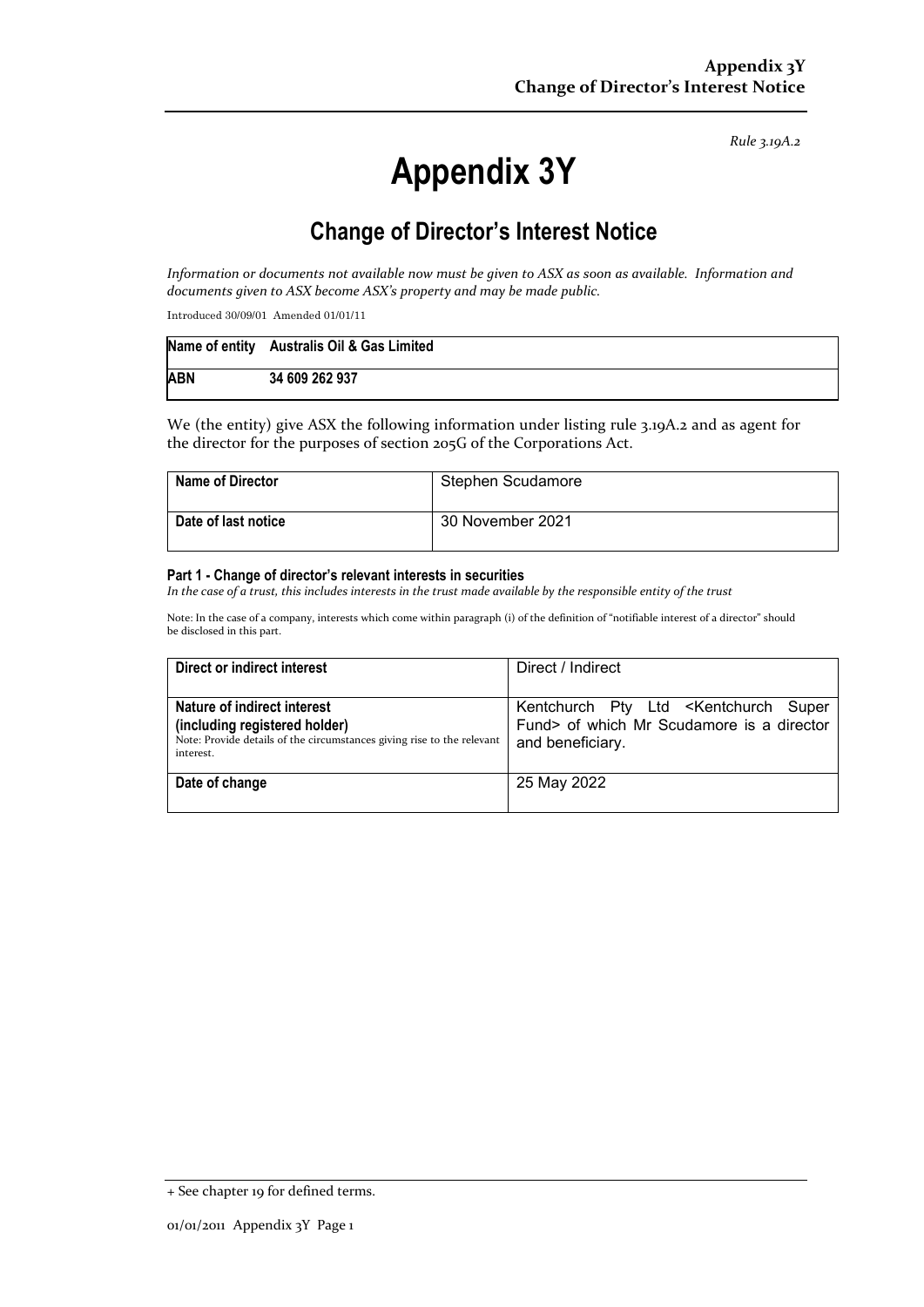| No. of securities held prior to change                                                                       | Kentchurch Pty Ltd <kentchurch super<br="">Fund&gt;<br/>296,002 ordinary shares<br/><b>Stephen Scudamore</b><br/>2,717,975 fee rights - A<br/>200,000 ordinary shares<br/><math>\bullet</math></kentchurch> |
|--------------------------------------------------------------------------------------------------------------|-------------------------------------------------------------------------------------------------------------------------------------------------------------------------------------------------------------|
| <b>Class</b>                                                                                                 | Fee Rights - A                                                                                                                                                                                              |
| Number acquired                                                                                              | 675,473 Fee Rights - A                                                                                                                                                                                      |
| Number disposed                                                                                              |                                                                                                                                                                                                             |
| <b>Value/Consideration</b><br>Note: If consideration is non-cash, provide details and estimated<br>valuation | Nil                                                                                                                                                                                                         |

<sup>+</sup> See chapter 19 for defined terms.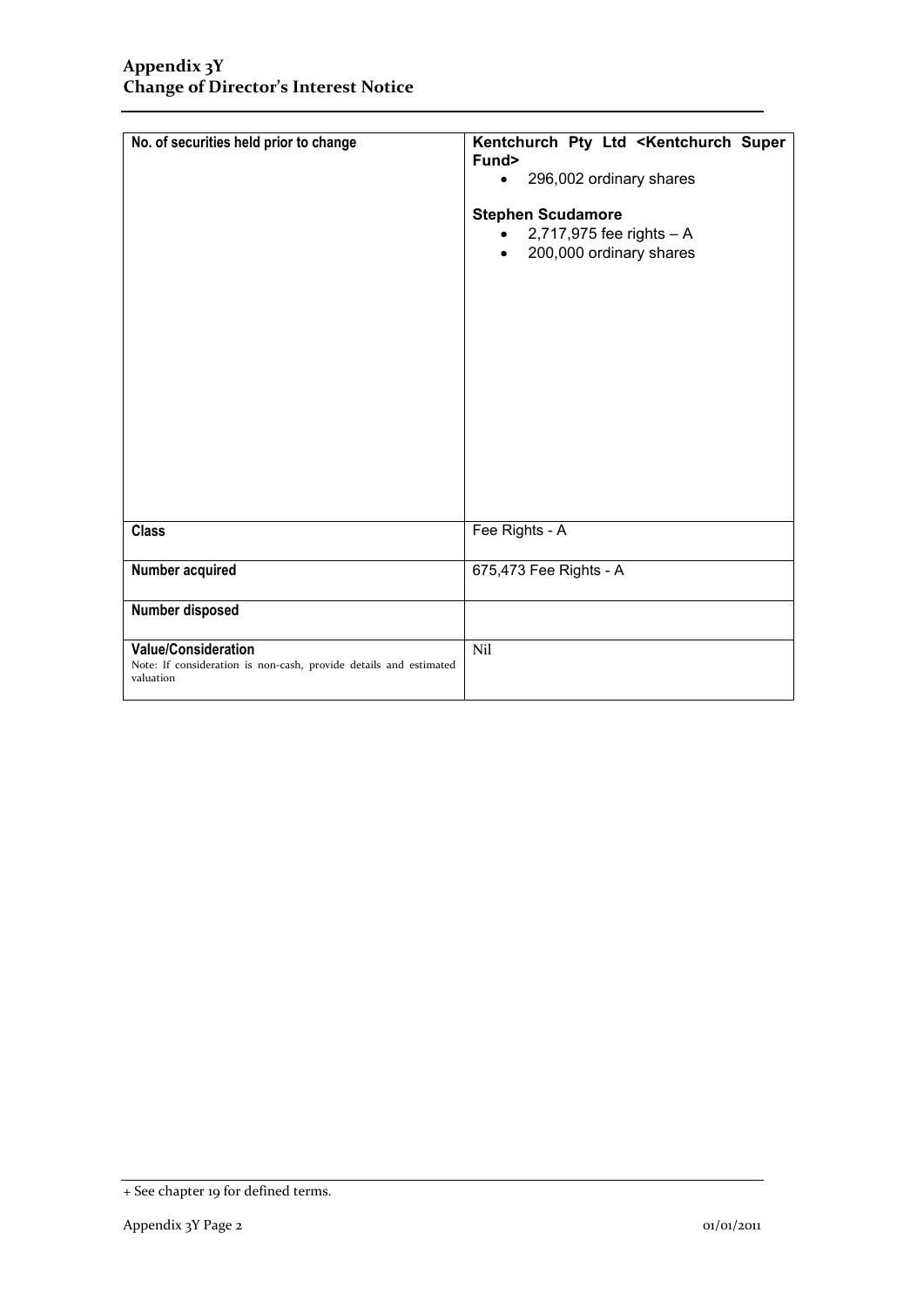| No. of securities held after change                                                                                                                                        | Kentchurch Pty Ltd <kentchurch super<br="">Fund&gt;<br/>296,002 ordinary shares<br/><math>\bullet</math><br/><b>Stephen Scudamore</b><br/><math>3,393,448</math> fee rights <math>- A</math><br/><math display="inline">\bullet</math><br/>200,000 ordinary shares<br/><math>\bullet</math></kentchurch> |
|----------------------------------------------------------------------------------------------------------------------------------------------------------------------------|----------------------------------------------------------------------------------------------------------------------------------------------------------------------------------------------------------------------------------------------------------------------------------------------------------|
| Nature of change<br>Example: on-market trade, off-market trade, exercise of options,<br>issue of securities under dividend reinvestment plan, participation in<br>buy-back | Issue of fee rights $- A$ in lieu of non-executive<br><b>Director</b><br>fees<br>cash<br>by<br>approved<br>as<br>Shareholders at the Company's Annual General<br>Meeting on 25 May 2022.                                                                                                                 |

### **Part 2 – Change of director's interests in contracts**

Note: In the case of a company, interests which come within paragraph (ii) of the definition of "notifiable interest of a director" should be disclosed in this part.

| <b>Detail of contract</b>                                                                                                                                                   | N/A |
|-----------------------------------------------------------------------------------------------------------------------------------------------------------------------------|-----|
| <b>Nature of interest</b>                                                                                                                                                   | N/A |
| Name of registered holder<br>(if issued securities)                                                                                                                         | N/A |
| Date of change                                                                                                                                                              | N/A |
| No. and class of securities to which<br>interest related prior to change<br>Note: Details are only required for a contract in<br>relation to which the interest has changed | N/A |

<sup>+</sup> See chapter 19 for defined terms.